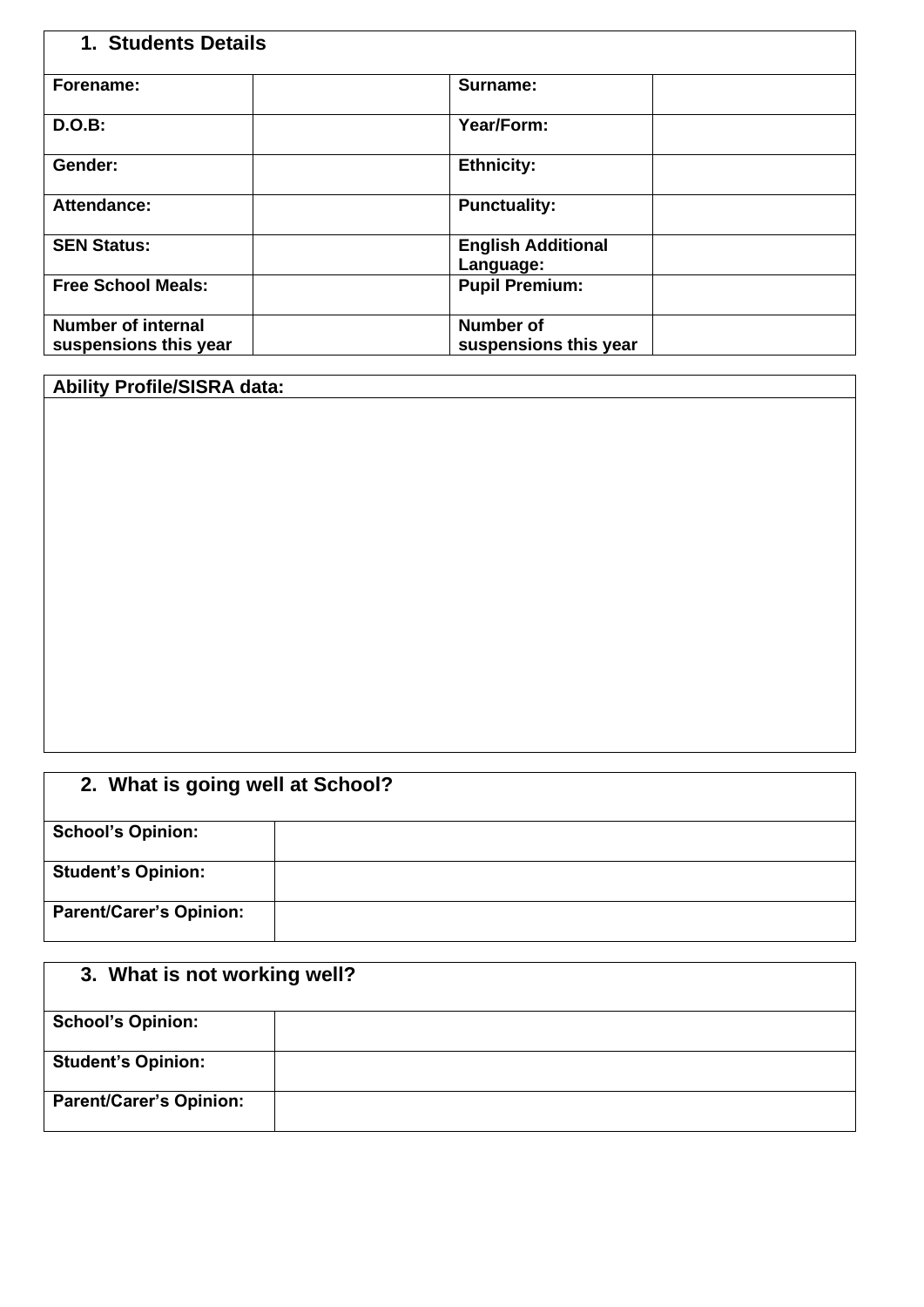## **4. What can be done to improve the situation?**

| <b>School's Opinion:</b>       |  |
|--------------------------------|--|
|                                |  |
| <b>Student's Opinion:</b>      |  |
|                                |  |
| <b>Parent/Carer's Opinion:</b> |  |
|                                |  |

### **5. How will we know that things are improving?**

| <b>School's Opinion:</b>       |  |
|--------------------------------|--|
|                                |  |
|                                |  |
| <b>Student's Opinion:</b>      |  |
|                                |  |
| <b>Parent/Carer's Opinion:</b> |  |
|                                |  |
|                                |  |

| 6. How will we reward/recognise the improvements? |  |
|---------------------------------------------------|--|
| <b>School's Opinion:</b>                          |  |
| <b>Parent/Carer's Opinion:</b>                    |  |

| 7. How will we ensure consistent consequences for problematic behaviours? |  |  |
|---------------------------------------------------------------------------|--|--|
| <b>School's Opinion:</b>                                                  |  |  |
| <b>Parent/Carer's Opinion:</b>                                            |  |  |

| 8. Actions of how to proceed         |                            |                  |
|--------------------------------------|----------------------------|------------------|
| <b>Possible Support Measures</b>     | <b>Further information</b> | <b>Action by</b> |
| Personalised timetable               |                            |                  |
| <b>Report Card</b>                   |                            |                  |
| Removal from lessons                 |                            |                  |
| <b>Staff Mentor</b>                  |                            |                  |
| Changes to classes/group             |                            |                  |
| Referral to Wellbeing Team           |                            |                  |
| Referral to Educational Psychologist |                            |                  |
| <b>Referral to CAHMS</b>             |                            |                  |
| Referral to other external agency    |                            |                  |
| Visit to GP                          |                            |                  |
| <b>Referral to CSC</b>               |                            |                  |
| Referral to Early Help - EHA         |                            |                  |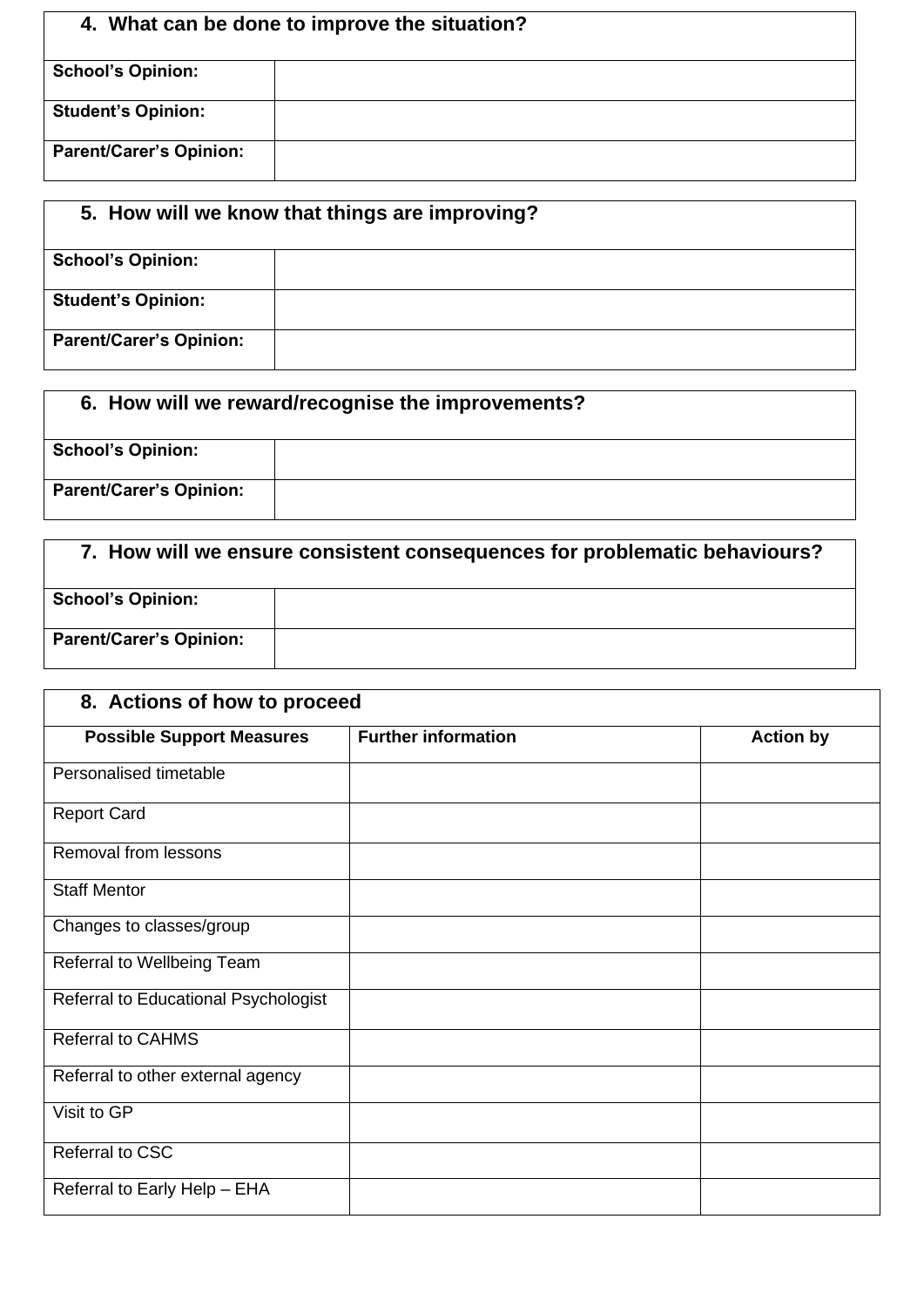|    | 9. Targets for in class behaviour | <b>Support Required</b> |
|----|-----------------------------------|-------------------------|
|    |                                   |                         |
| 2. |                                   |                         |
| 3. |                                   |                         |
|    |                                   |                         |

|     | 10. | Targets for out of class behaviour | <b>Support Required</b> |
|-----|-----|------------------------------------|-------------------------|
|     |     |                                    |                         |
| 2.  |     |                                    |                         |
| 3.  |     |                                    |                         |
| -4. |     |                                    |                         |

| 11.                     | Date of reviews? |
|-------------------------|------------------|
| 1 <sup>st</sup> Review: |                  |
| 2 <sup>nd</sup> Review: |                  |
| 3rd Review:             |                  |

| 12. Pastoral Support Plan - Log Sheet to inform reviews |                |
|---------------------------------------------------------|----------------|
| <b>Week of plan</b>                                     | <b>Summary</b> |
| 1.                                                      |                |
| 2.                                                      |                |
| 3.                                                      |                |
| 4.                                                      |                |
| $\overline{5}$ .                                        |                |
| 6.                                                      |                |
| 7.                                                      |                |
| 8.                                                      |                |
| 9.                                                      |                |
| 10.                                                     |                |